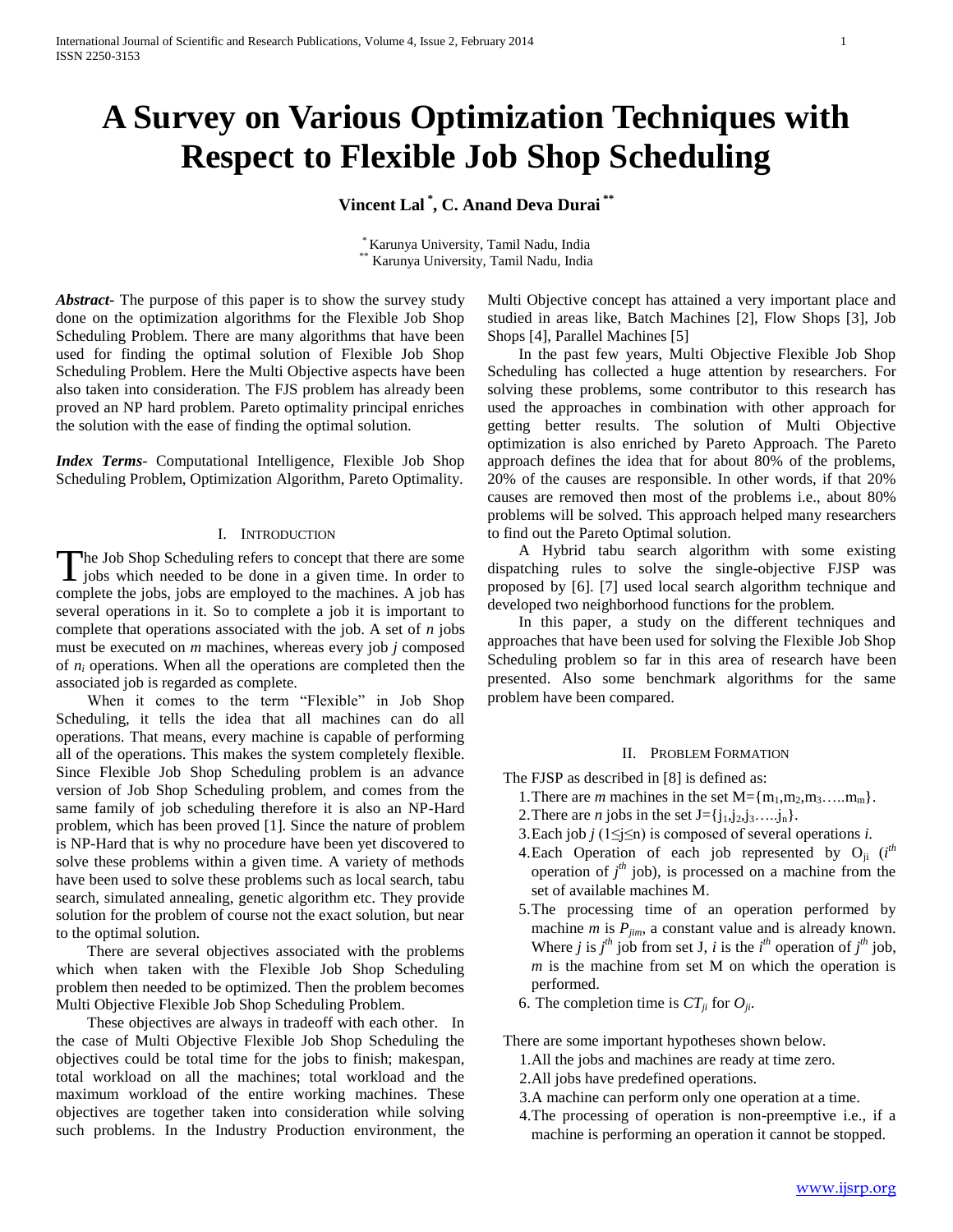- 5.Jobs are not dependent on each other and machines are not dependent on each other.
- 6.The time required for setting up of machines is not to be considered.
- 7.The time of moving machines is also negligible.

 The most common objective in all the industries or production environments is the time required to finish all the jobs. This objective is known as makespan. For quick response to the market requirements a smaller makespan is desired, which make the production faster. Second objective is this literature is the total workload; this means the total time on all the machines working in the production. Third objective in this literature is maximum workload. The maximum workload is the machine with the highest working time.

These objectives are formulated by [8] are as follows.

1. Makespan denoted by  $C_M : f_I = \max_{j=1...n} C_{jnj}$ .

2. Total workload 
$$
W_T
$$
:  $f_2 = \sum_{k=1...m} \sum_{o_{ji} = o_k} P_{jik}$ 

3. Maximum workload 
$$
W_M
$$
:  $f_3 = \max_{j=1...} P_{ji} k$ 

Descriptions of above terminologies are.

- 1. Makespan: The makespan is the time required to complete all jobs.
- 2. Total workload: This is the total processing time of all the machines.
- 3. Maximum workload: This is the maximum time among all the machines.

#### III. ALGORITHMS USED FOR SOLVING MULTI OBJECTIVE FLEXIBLE JOB SHOP SCHEDULING PROBLEM

#### *Genetic Algorithm*

 The Genetic Algorithm is a very efficient algorithm in the context of solving Multi Objective Flexible Job Shop Scheduling Problem. Genetic Algorithms (GAs) are adaptive heuristic algorithm based on the ideas of natural selection and genetic. The basic concept of GA is designed to processes in natural system necessary for evolution. Here a short explanation is given on how the Genetic Algorithm has been used in research work carried out by [8].

Two parameters have been used, the population size ( $N_{POP}$ ) and maximum generation number (*TGEN*).

The detailed steps are:

1. Initialization: Generate the initial population of size  $N_{POP}$ . Decode the initial solutions, calculate the objectives values, and evaluate individuals. Set the generation number *t=1.*

 2. Reproduction: Generate *NPOP* offspring by mating selection and crossover. Among the original individuals and the new offspring,  $N_{POP}$  individuals survive to generation  $(t+1)$  by environmental selection.

 3. Balanced exploration and exploitation: Refine duplicate individuals by effective mutation operators.

4. Termination: If  $t>T<sub>GEN</sub>$ , stop; otherwise,  $t=t+1$ , go to Step 2.

#### *Chromosome Encoding*

 The Chromosome Encoding is done to format the population for the routing and sequencing process. This is a three tuple scheme [8] [9] [10]. Each chromosome is a sequence of genes. A Chromosome is a 3-tuple (j, i, k), in which j, i, and k represents the job, operation, and machine, respectively. A tuple  $(j, i, k)$  means that the operation  $O_{ji}$  will be processed by machine k. The position of each tuple tells its priority. The tuple on the left end has higher priority.

#### *Chromosome Decoding*

 For the decoding process first [8] assigns the machines to operations based on the encoding done. Then the GT algorithm [11] have been used.

#### *Initial Population*

 The routing methods for the initial population used are some listed in [12] [9] and [13]. Apart from these following are the two methods given are:

- 1. Minimum Processing time: This method assigns an operation to the machine with the minimum processing time.
- 2. Random Assignment: This method assigns each operation to a machine randomly.

The sequencing methods are:

- 1. Most work remaining: This method puts the operations into the chromosome according to the remaining processing time.
- 2. Most number of operations remaining: It puts the operations into the chromosome according to the number of remaining operations in the same job.
- 3. Random dispatching: It places the operations into the chromosome in a random way.

#### *Individual Evaluation and selection*

 This step requires two sub processes one is choosing individual for producing the offspring and another is choosing individual to survive to the next generation. For evaluating individual NSGA-II [14] have been used. First two individuals are taken randomly and one with higher rank or larger crowding distance is taken as parent. This way parents are selected and two parents produces two offspring through crossover.

#### *Crossover*

 For crossover process two operators are selected. One is Assignment Crossover and another is Preserving order-Based Crossover [15].

#### *Balanced exploration and exploitation*

 The individuals with similar objective vector will not make a good diversity. So these individuals will be removed. But the information encoded on these individuals may be useful. So a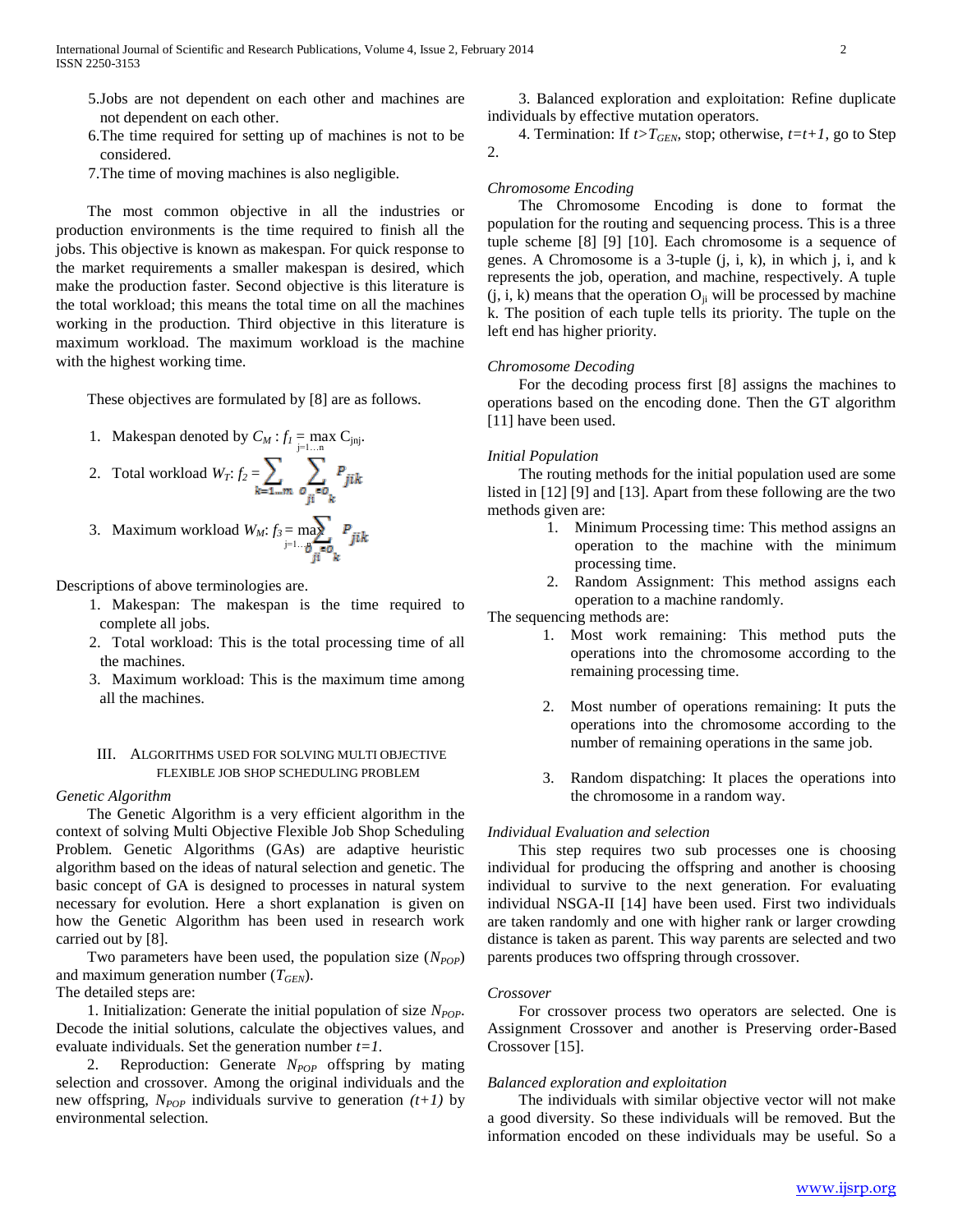balance between the exploration and exploitation should be made. There are five operators given by [8] for this purpose which are as follows.

- 1. Machine re-assignment for the reduction of maximum workload.
- 2. Machine re-assignment for the reduction of makespan.
- 3. Random machine re-assignment.
- 4. Critical operation swap.
- 5. Critical operation re-insertion.

## *Artificial Immune Algorithm for FJSP*

 The natural immune system is a complex system of recognizing the pathogens. It has been used for solving Flexible Job Shop Scheduling Problem. It has been used in [10] for solving Flexible Job Shop Scheduling Problem which is explained here. It exists in the human body and its aim is to defend the body from foreign pathogens. Pathogens are foreign bacteria or viruses that enter the human body and destroy it. This process is called infection.

 The immune system is capable of recognizing the pathogens that invade into the human body and proliferate. The pathogens have some proteins (antigens) in them which are recognized by immune cells. The immune system cells then kills the pathogens. These cells are immune cells or antibodies, and are distributed all around the body.

 There are two processes that explain that how immune system works. It tells that how the immune system recognizes pathogens and kill them. They are Clonal Selection and Affinity Maturation. The clonal selection process happens in the event of a pathogens invasion in the body. The immune cells that recognize the pathogens get proliferated and some of them become effector cell and some becomes memory cells. The effector cells produces antibodies in large number and memory cells have a larger life. Memory cells stores the pathogens for future use. During the process of cell proliferation the cells with higher affinity to pathogens becomes memory cells. This process is known as affinity maturity.

 The proposed Artificial Immune Algorithm by [10] is given below.

*Initialization:* it consists of two steps;

#### a. Parameter Setting:

 This sets the limit of initial population, number of generations, the rate of AssignmentRule1, the rate of AssignmentRule2, the rate of Random rule, the rate of MWR rule, the rate of MOR rule, the number of mutation in each generation, the number of exchangeable antibodies and the implementation probability of each mutation operator.

b. Initial Population generation:

 By using the AssingmentRule1 and AssignmentRule2 initial assignments are done. By using the random selection, MOR rule and MWR rule the sequencing is done.

## *Objective Function Evaluation:*

 This part is responsible for evaluating the fitness function for each antibody.

#### *Affinity evaluation:*

This calculates the affinity value for each antibody as

## $A$ ffinity  $=$   $\frac{1}{\text{makespan}}$

## *Clonal Selection and expansion:*

- a. The antibodies with largest affinity are selected.
- b. Generate same number of clones or copies from the selected antibodies.

*Producing next population:*

- a. Mutation Operator: selecting some antibodies randomly from the clones and apply mutation to produce new antibodies.
- b. Add the new antibodies to the current generation.
- c. Replace antibodies with the lowest affinity with new ones.
- d. Copy the best ones to the next generation.
- e. Select antibodies from the current generation by a selection procedure and copy them to the next generation.

*Termination:* If the stopping criterion is met then best antibodies are returned.

#### *Search Method proposed by [16]*

The steps for their algorithms are as follows:

#### *Operation Assignment*

 This step performs the assignment of operations to machines. First an operation is selected and then search the machine capable of performing that operation in minimum time. Among the machines found randomly a machine is chosen for the operation to be performed. These steps are repeated.

#### *Operation Sequencing*

 In the operation sequencing, operations are sequenced on each machine. The steps for the complete process have been explained in [16] for better understanding it can be referred.

## *Feasible Move Search*

 The move is for operation from one machine to another machine. And in [16] it is defined as

## $Move = \{ O_{ij}, M_s, M_t \}$

Where  $O_{ij}$  is the operation,  $M_s$  is the source machine of operation  $O_{ij}$ ,  $M_t$  is the destination or target machine. In every move the operation is moved from the source machine to destination machine.

 Further there are two move search algorithm defined. First is random handpicked searching algorithm and another is full scaled general searching algorithm. Random handpicked searched algorithm is (1) Select an operation randomly. (2) Move that operation to the machine that is having minimal processing time. The algorithm is known as Full-Scaled general searching algorithm and it is described as (1) Select operations one by one. (2) Move the operation to all the machines except the current machine. The implementation of these algorithms is first the random handpicked searching algorithm is applied first followed by the full scaled general searching algorithm.

#### *Feasible Move Evaluation*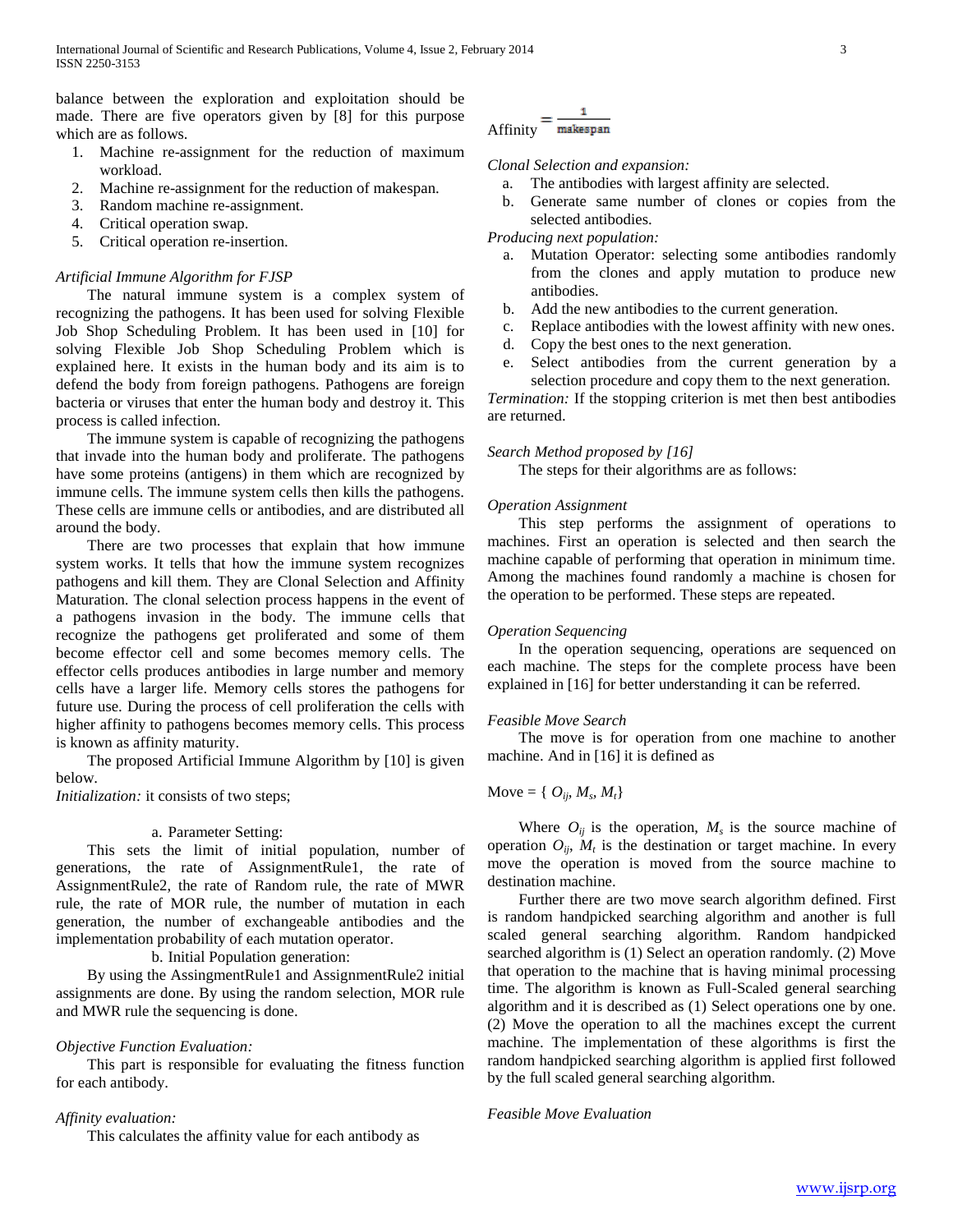The performance of one move is evaluated using the total objective value of the resulted schedule.

## *Best Move Evaluation*

 The best move is the one which have performed better than all the other moves therefore it is regarded as best move and it is obtained after the move evaluation

#### *Stopping Criteria*

 There are two stopping criteria given, (1) Maximum Preset search iterative is completed. (2) The known optimal solution is achieved.

#### *Genetic Algorithm based on Immune and Entropy principle*

 In this research work [17], the genetic algorithm has been used with immune and entropy principle for maintaining the diversity of the individuals.

There are following things done in the work carried out in [17].

#### *Fitness Assignment Scheme*

 The fitness is calculated on the basis of dominance. It is also like the fitness scheme in SPEA2 [18]. But the difference is that the in [17] the diversity strategy have been applied by immune and entropy algorithm instead of the strength niche.

 For the non-dominated individuals, the fitness calculation is done as,

$$
Fitness = n_i/(N+1)
$$

Where,  $N$  is the population,  $n_i$  is the individuals that are dominated by individual *i*.

The dominated solutions get their fitness by,

$$
Fitness = \sum_{i \in NDSet, i>j}^{n} fitness
$$

 Where, *NDSet* is the set of non-dominated solutions. *i>j* represents that, individual *i* dominates *j*.

#### *Immune and Entropy principle.*

 Under this, the basic definition of immune system has been given. The explanation of antigens, pathogens, immune cells etc have been given a basic explanation. The strategy have been explained is given in a very easy way and can be referred to [17].

#### *Initialization*

 The initialization strategy that have used is easy and simple and described as a combination of two steps. The first step is the generation of operation sequence is randomly done and two machines are selected out of capable machines. The second is, if a random generated number Random is less than 0.8, then choose the one with the shorter processing time on it; else choose one with longer processing time.

#### *Encoding and decoding*

 The representation is done in two parts, first is used to know the processing sequence of the operations. Second is, to assign a suitable machine to each operation. The representation is done by the two parts above explained.

 The decoding process is the process of scheduling solutions. For decoding, the steps are performed as. First, choose the

machine for each operation based on the machine assignment vector and then find the sequence of operations.

#### *Selection Operator*

 In the selection procedure there are two steps. First, keeping the best individual. Second, tournament selection. The best individuals are kept in a way that 1% best individuals are copied in the parent solution to the children. The tournament selection strategy is actually proposed by [19].

## *Crossover Operator*

 There are two crossover operators are used. First is the Improved Precedence operation crossover and another is multi point preservative crossover.

 For the operation sequencing the Improved Precedence operation crossover and for machine assignment multi point preservative crossover is used.

#### *Mutation Operator*

 For the requirement of improving the ability of local search and maintaining the population the mutation operator are used. For the operation sequencing and machine assignment mutation operator is applied.

#### *Artificial Bee colony Algorithm*

#### *Concept of the ABC Algorithm*

 The ABC algorithm was initially used for solving continuous problems like multi-variable and multi-modal continuous problems. There are few control parameters in the ABC algorithm, which is the main advantage of the algorithm. Due to its simplicity and ease of implementation, the ABC algorithm has gained more and more attention and has been used to solve many practical engineering problems.

 There are two components in the algorithm: the foraging artificial bees and the food source. The position of a food source represents a possible solution and the nectar amount of a food source corresponds to the fitness of the solution.

 The artificial bee is divided into three groups; employed bees, onlooker bee, and scouts bees. The employed bees are the one who are performing exploitation on a food source. A bee waiting in the hive for making decision to choose a food source is called an onlooker. The scout bees are the one who performs exploration procedure and random exploitation search to find a new food source.

 ABC tries to use natural behavior of real honey bees in food foraging. Honey bees use some techniques such as waggle dance for optimally locating the food sources and to search new ones. Also makes them a good candidate for developing new intelligent search algorithms.

 In the research work presented by [20] have presented the artificial bee colony optimization algorithm as a hybrid algorithm named as Pareto based discrete artificial bee colony.

#### *The hybrid Pareto based ABC*

a. Food Source Representation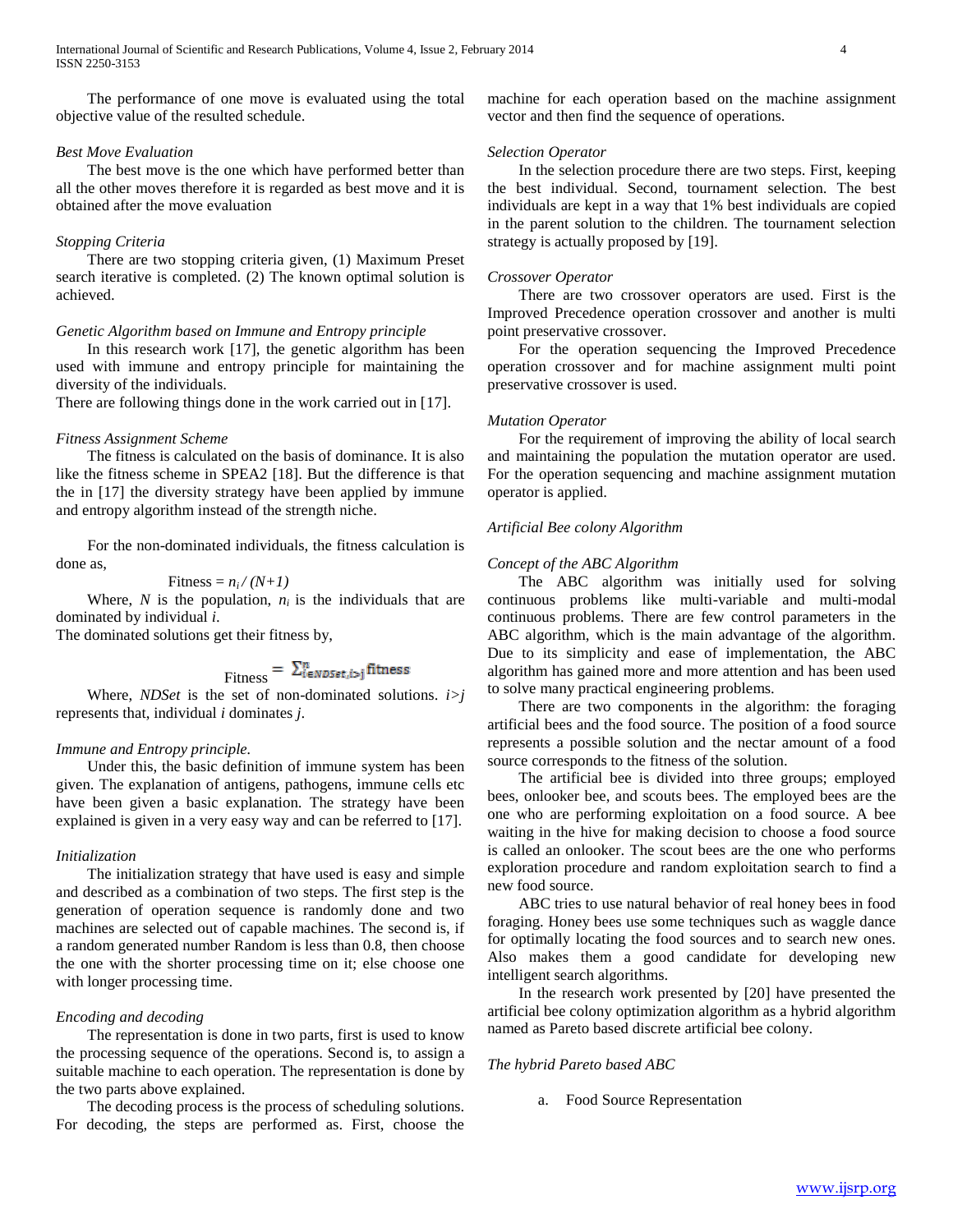The food representation is done by two vectors. The first vector places the assigned machines for each operation on their positions. Another one informs about the scheduling sequence.

## b. Local Search approach

 There are two operators have been used are; Local Search Operator in Routing Component and Local Search Operator in Operation Scheduling component.

#### c. Employed Bee Phase

 The work of the employed bee is to do local search around the given food source. So exploitation search with local search have been taken. In this way the new food sources are discovered and compared with the old food sources. Finally the better food sources are kept.

#### d. Crossover Operator

 The crossover is done in a random process. The crossover produces new population. This process is an important process in the system. First an employed bee is allowed to select one employed bee randomly and performs crossover. This produces two results. The resulted solutions are compared with the older ones and the better ones are kept.

#### e. Onlooker bee phase

 The onlooker bee selects a food source based on the nectar amount of food source. But this process consumes high computational time, so another approach has been proposed here, tournament selection. In the tournament selection through a random picking process, three food sources are picked up and the one with the highest nectar amount is taken by the onlooker bee. Then each onlooker performs the same local search operator with the employed bee and produces new food sources.

#### f. Scout bee

 The scout bee randomly searches in the Artificial Bee Colony. This increases the diversity in population and helps in avoiding the local minima however it will decreases the search efficacy.

#### IV. PERFORMANCE COMPARISON

#### Benchmark Instances

 In the study of Job Shop Scheduling there are two most popular benchmark instances available. They are given in [6] and [21]. These two instances are taken as the input in most of the algorithms and also are taken in [8]. The data in [21] set contains 5 instances in the form of n x m (where n is number of jobs and m is number machines) and it ranges from 4 x 5 to 15 x 10. Another data set in [6] contains ten datasets and ranges from 10 x 6 to 20 x 15.

 In the literature work done in Flexible Job Shop Scheduling so far there is always performance is presented as per the list of non-dominated solutions found in a certain number of run.

 The comparison done in [8] is shown here. The parameter are just two only here which makes this algorithm apart from all algorithms. They are the population size and the generation number.

 The Table 1 shows the comparison between the surveyed algorithms. This table has been taken from [8]. The bold values are the non-dominated solutions. This solution is for the 8 x 8 problem from [21].

 The survey revealed that the techniques and efforts given in [8] have much more ability to get desired solution. One main thing to be noted here is that the other algorithm has used around 5 to 14 parameters.

 Whereas [8] have just used two parameters which makes it less computational complex. While [10] focused on minimizing the makespan only. [16] have aggregated the three objectives by linear weighted sum.

 Another comparison of the conceptual level have been introduced in this paper with advantage and disadvantage for the algorithms surveyed. This information can be seen in Table 2.

| Surveyed<br>paper | $C_M$ | $\bar{W}_T$ | $W_M$ |
|-------------------|-------|-------------|-------|
| [8]               | 14    | 77          | 12    |
|                   | 15    | 75          | 12    |
|                   | 16    | 73          | 13    |
|                   | 16    | 77          | 11    |
|                   |       |             |       |
| $[10]$            | 14    | 77          | 12    |
| $[16]$            | 14    | 77          | 12    |
|                   | 15    | 75          | 12    |
|                   | 16    | 77          | 11    |
|                   | 17    | 73          | 13    |
|                   |       |             |       |
| $[17]$            | 15    | 75          | 12    |
|                   | 15    | 81          | 11    |
|                   | 16    | 73          | 13    |
| $[20]$            | 14    | 77          | 12    |
|                   | 15    | 75          | 12    |
|                   | 16    | 73          | 13    |

 By the two given tables it can be inferred that what the algorithms are capable of doing. The flexible job shop scheduling is an NP-Hard Problem whose exact solution cannot be determined.

 But so far such algorithms and techniques have been developed that only tells the near optimal solutions. There are many authors that have addressed this problem. These kind of problems are extremely tough and are hard to solve. Use of pareto optimality principle it becomes easier to find the solution that are optimal for a problem. Pareto approach has been widely used in the literature of Flexible Job Shop Scheduling Problem for solving the problem.

#### **Table 2: Comparison of Surveyed papers**

| Surveyed Merit |                                   | Demerit |
|----------------|-----------------------------------|---------|
| paper          |                                   |         |
| [8]            | The algorithm has For Brandimarte |         |
|                | performed better in benchmark     |         |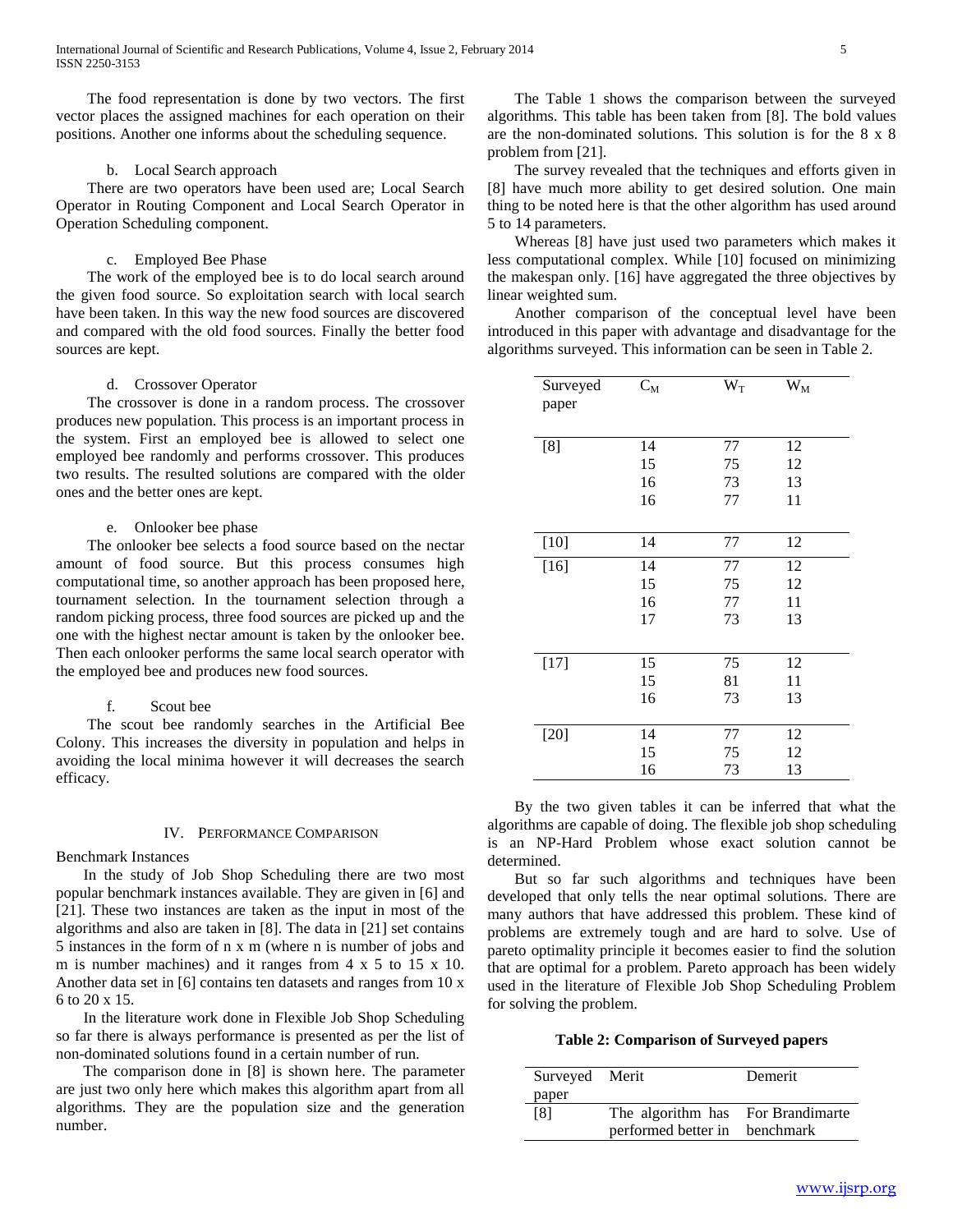|        | all<br>of<br>cases                     | instances it has                      |
|--------|----------------------------------------|---------------------------------------|
|        | objectives.<br>And<br>minimized<br>the | not performed<br>well.                |
|        | number<br>of                           |                                       |
|        | parameters to just                     |                                       |
|        | compared<br>two as                     |                                       |
|        | other<br>to                            |                                       |
|        | algorithms.                            |                                       |
| $[10]$ | The algorithm has                      | It has confined                       |
|        | performed<br>very                      | minimizing<br>in                      |
|        | effectively<br>in                      | the<br>makespan                       |
|        | minimizing<br>the                      | which<br>only                         |
|        | makespan.                              | resist<br>it as<br>a                  |
|        |                                        | Multi Objective                       |
|        |                                        | Problem.                              |
| $[16]$ | User<br>set<br>can                     | Īt<br>has<br>not                      |
|        | preferences for the                    | performed                             |
|        | objectives<br>with                     | better than other                     |
|        | like<br>tags<br>'very                  | algorithms<br>in                      |
|        | important',                            | one solution rest                     |
|        | 'important',                           | it has performed                      |
|        | unimportant'.                          | equivalent<br>to                      |
|        |                                        | all.                                  |
| $[17]$ | For<br>the                             | High number of                        |
|        | brandimarte                            | parameter usage                       |
|        | instances<br>the                       | lead<br>may<br>to                     |
|        | algorithm<br>has                       | complex                               |
|        | performed<br>better                    | calculations                          |
|        | other<br>than<br>any                   |                                       |
|        | algorithm.<br>A                        |                                       |
| $[20]$ | new crossover<br>operator has been     | It uses a search<br>technique<br>that |
|        | introduced.                            | stores<br>non-                        |
|        |                                        | dominated                             |
|        |                                        | solutions<br>for                      |
|        |                                        | next generation                       |
|        |                                        | which<br>makes                        |
|        |                                        | less<br>causes                        |
|        |                                        | diverse                               |
|        |                                        | population                            |
|        |                                        |                                       |

#### V. CONCLUSION

 This paper is a survey between five algorithms which are summarized in the table 1. Here procedure of these algorithms has been explained in short. For detailed explanation it is recommended to look for the corresponding papers. Multi Objective Flexible Job Shop Scheduling is a challenging problem whose exact solution could not be determined but a near optimal solution is obtained by several research works.

 There is also a conceptual comparison done in the table number 2. It consists of the performance and the merits and demerits for the respective algorithms.

#### **REFERENCES**

[1] Mati, Y., Xie, X, "The complexity of two-job shop problem with multipurpose unrelated machines." European Journal of Operational Research 2004, 153, 159-169

- [2] Reichelt, D., M<sup>o</sup> onch, L, "Multiobjective scheduling of jobs with incompatible families on parallel batch machines." Lecture Notes in Computer Science 2006, 3906, 209–221..
- [3] Chang, P.C., Hsieh, J.C., Lin, S.G., "The development of gradual priority weighting approach for the multi-objective flow shop scheduling problem.' International Journal of Production Economics 2002, 79 (3), 171–183.
- [4] Chiang, T.C., Fu, L.C., "Multiobjective Job Shop Scheduling Using Genetic Algorithm with Cyclic Fitness Assignment." In: Proceedings of IEEE Congress on Evolutionary Computation, 2006, pp. 3266–3273.
- [5] Chang, P.C., Chen, S.H., Lin, K.L., "Two-phase sub-population genetic algorithm for parallel machine scheduling problem." Expert Systems with Applications 2005, 29 (3), 705–712..
- [6] Brandimarte, P. "Routing and scheduling in a flexible job shop by tabu search". Annals of Operations Research, 1993, 41, 157-183..
- [7] Mastrolilli, M., & Gambardella, L. M., "Effective neighborhood functions for the flexible job shop problem." Journal of Scheduling,2000, 3(1), 3–20.
- [8] Tsung-Che Chiang n, Hsiao-Jou Lin. "A simple and effective evolutionary algorithm for multiobjective flexible job shop scheduling." Int. J. Production Economics, 141, 2013, 87–98
- [9] Pezzella, F., Morganti, G., Ciaschetti, G., "A genetic algorithm for the flexible job-shop scheduling problem." Computers & Operations Research 2008 35, 3202–3212..
- [10] Bagheri, A., Zandieh, M., Mahdavi, I., Yazdani, M. "An artificial immune algorithm for the flexible job-shop scheduling problem." Future Generation Computer Systems 2010, 26, 533–541.
- [11] Giffler, B., Thomspon, G.L., "Algorithms for solving productionscheduling problems." Operations Research 1960, 8, 487–503.
- [12] Kacem, I., Hammadi, S., "Borne, P., Approach by localization and multiobjective evolutionary optimization for flexible job-shop scheduling problem." IEEE Transactions on Systems, Man, and Cybernetics 2002a, Part C 32, 1–13.
- [13] Zhang, G., Gao, L., Shi, Y., "An effective genetic algorithm for the flexible jobshop scheduling problem." Expert Systems with Applications 2011 38, 3563–3573.
- [14] Deb, K., Pratap, A., Agarwal, S., Meyarivan, T., "A fast and elitist multiobjective genetic algorithm: NSGA-II." IEEE Transactions on Evolutionary Computation 2002, 6, 182–197.
- [15] Lee, K.M., Yamakawa, T., Lee, K.M., "Genetic Algorithm for General Machine Scheduling Problems.' In: Proceedings of International Conference on Knowledge- based Intelligent Electronic Systems, 1998, pp. 60–66.
- [16] Xing, L.N., Chen, Y.W., Yang, K.W., "An efficient search method for multiobjective flexible job shop scheduling problems." Journal of Intelligent Manufacturing 2009b 20, 283–293.
- [17] Wang, X., Gao, L., Zhang, C., Shao, X., "A multi-objective genetic algorithm based on immune and entropy principle for flexible job-shop scheduling problem." International Journal of Advanced Manufacturing Technology 2010, 51, 757–767.
- [18] Zitzler E, "Evolutionary algorithms for multiobjective optimization: Methods and applications." 1999 Dissertation, Swiss Federal Institute of Technology.
- [19] Goldberg DE, Deb K (1991) "A comparative analysis of selection schemes used in genetic algorithms." In: Rawlins G (ed) Foundations of genetic algorithms. Morgan Kaufmann, San Mateo, pp 69–93.
- [20] Li, J.Q., Pan, Q.K., Gao, K.Z., "Pareto-based discrete artificial bee colony algorithm for multi-objective flexible job shop scheduling problems." International Journal of Advanced Manufacturing Technology 2011a, 55, 1159–1169.
- [21] Kacem, I., Hammadi, S., Borne, P., Pareto-optimality approach for flexible job-shop scheduling problems: hybridization of evolutionary algorithms and fuzzy logic. Mathematics and Computers in Simulation 2002b, 60, 245– 276.

#### **AUTHORS**

**First Author** – Vincent Lal, Karunya University, Tamil Nadu, India, Vincent Lal received his Bachelor of Technology from Uttar Pradesh University in 2012.